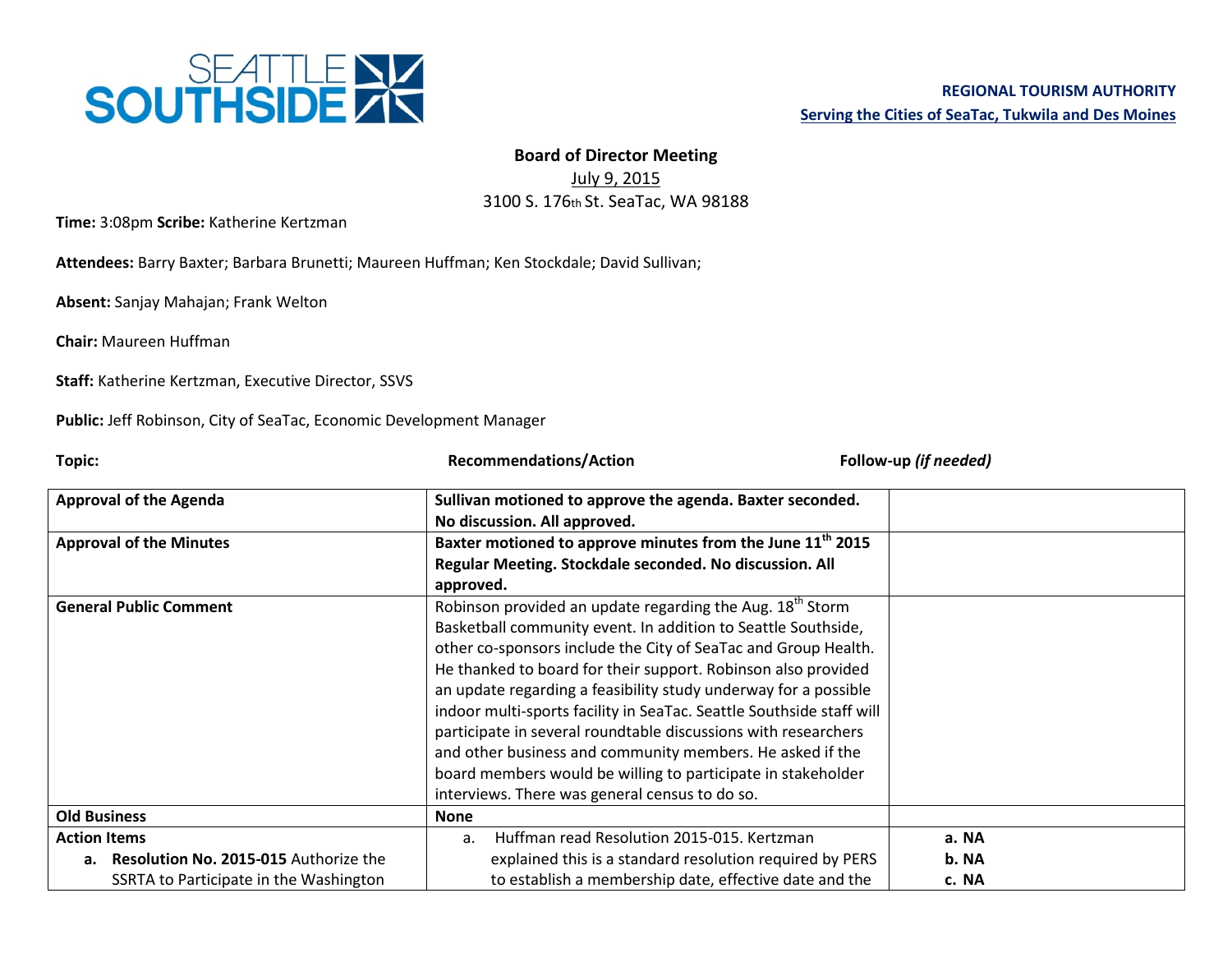| Public Employees' Retirement System<br>(PERS)<br>Resolution No. 2015-016 Authorize the<br>b.<br>SSRTA to Sign the Association of<br>Washington Cities Benefits Trust Interlocal<br>Agreement<br>Resolution No. 2015-017 Authorize the<br>c.<br>SSRTA to Approve Health Benefits Plans for<br><b>SSRTA Employees.</b> | SSRTA's employee tax-deferred contribution<br>participation. Brief discussion. Sullivan motioned to<br>approve Resolution 2015-015. Stockdale seconded. All<br>in favor.<br>b. Huffman read Resolution 2015-016. Kertzman<br>explained signing an ILA is a necessary next step to<br>joining the AWC Benefits Trust. Separately the Board<br>discuss will discuss approving health benefit plans for<br>SSRTA employees. Brief discussion. Baxter motioned to<br>approve Resolution 2015-016. Brunetti seconded. All<br>in favor.<br>Huffman read Resolution 2015-017. Kertzman walked<br>c.<br>the board members through the memo and<br>attachments including benefits plan summary sheets.<br>Discussion ensued with clarifying questions. Sullivan<br>stated the proposed benefit plans seemed to be in line,<br>maybe slightly better, with the employee benefits plans<br>offered through his hotel's property. Others were in<br>general agreement. Stockdale motioned to approve<br>Resolution 2015-017. Brunetti seconded. All in favor. |                                                                                           |
|----------------------------------------------------------------------------------------------------------------------------------------------------------------------------------------------------------------------------------------------------------------------------------------------------------------------|---------------------------------------------------------------------------------------------------------------------------------------------------------------------------------------------------------------------------------------------------------------------------------------------------------------------------------------------------------------------------------------------------------------------------------------------------------------------------------------------------------------------------------------------------------------------------------------------------------------------------------------------------------------------------------------------------------------------------------------------------------------------------------------------------------------------------------------------------------------------------------------------------------------------------------------------------------------------------------------------------------------------------------------------------|-------------------------------------------------------------------------------------------|
| <b>Chair's Report</b><br>a. Executive Director Contract Update                                                                                                                                                                                                                                                       | Huffman reported Welton requests more time to<br>а.<br>complete due diligence on the comparable salary and<br>compensation studies. As Welton was unable to attend<br>this Board meeting, she requested the agenda item be<br>moved to the next Board meeting. Sullivan stated he<br>would like to expedite the hiring process. Sullivan<br>suggested an additional Board meeting be scheduled<br>before the next regular Board meeting set for Aug. 13th<br>in order to expedite the process. There was general<br>agreement.                                                                                                                                                                                                                                                                                                                                                                                                                                                                                                                    | a. Kertzman will send out a<br>calendar survey to determine<br>Board member availability. |
| <b>Financials</b><br>a. City of SeaTac SSRTA Budget Presentation<br>and SSVS Annual Report: July 14 <sup>th</sup> Council<br>Meeting<br>June TPA Funds<br>b.<br>Miller & Miller Letter of Engagement Signed<br>c.                                                                                                    | a. Kertzman mentioned the SSRTA Budget Presentation is<br>scheduled for July 14 Council Study Session. The budget<br>will then likely go to the Consent agenda on July 28 <sup>th</sup> .<br>She reminded the Board that this is the initial budget<br>without staffing cost. A budget amendment may be<br>required if the SSRTA decides it's ready to hire staff<br>before the end of the fiscal year 2015.<br><b>b.</b> Kertzman reported the first deposit of TPA revenue was<br>received in late June based on April activity in the                                                                                                                                                                                                                                                                                                                                                                                                                                                                                                          | a. NA<br>b. NA<br>c. NA                                                                   |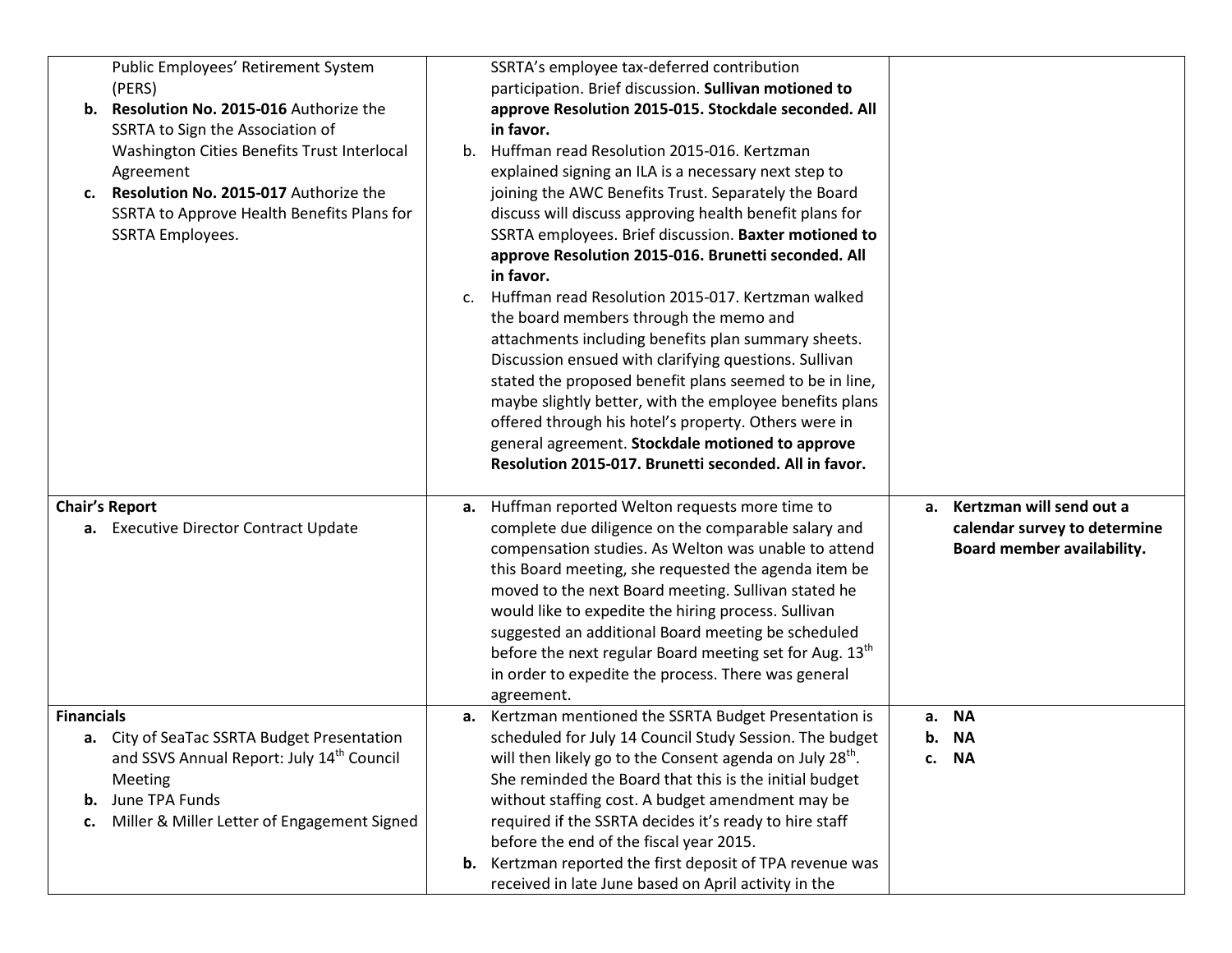|                                                          | amount of \$288,584 and it was deposited directly into        |                          |
|----------------------------------------------------------|---------------------------------------------------------------|--------------------------|
|                                                          | the SSRTA's US Bank account. She noted there was only         |                          |
|                                                          | one hotel who did not report its TPA revenue as there         |                          |
|                                                          | was a change in management in March and the TPA               |                          |
|                                                          | notifications appear not to have been forwarded               |                          |
|                                                          | internally to the new general manager. The ownership          |                          |
|                                                          | was immediately notified and is in discussions with DOR       |                          |
|                                                          | presently.                                                    |                          |
|                                                          | c. Kertzman announced a Letter of Engagement with             |                          |
|                                                          | Miller and Miller was signed for accounting consulting        |                          |
|                                                          | services. They are already working on the financial           |                          |
|                                                          | accounting and reporting system that complies with            |                          |
|                                                          | BARS; recruited a retired Finance Director to work            |                          |
|                                                          | temporarily until a SSRTA's comptroller is hired;             |                          |
|                                                          | implemented a cloud based QuickBooks system; setup            |                          |
|                                                          | payroll through ADP and negotiated with the WA State          |                          |
|                                                          | Convention Center staff to coordinate SSRTA's payroll         |                          |
|                                                          | until SSRTA staff is hired and in place to do payroll         |                          |
|                                                          | through ADP organizationally.                                 |                          |
| <b>SSRTA Committee Reports - Sales &amp; Marketing</b>   | a. Sullivan suggested it would be nice to be able to          | <b>NA</b><br>а.          |
| <b>Advisory Committee</b>                                | introduce Ashley and Meagan as the Marketing and              | <b>NA</b><br>b.          |
| a. Committee Reception                                   | Sales Directors/VPs at the proposed Aug. 13 <sup>th</sup>     | <b>NA</b><br>$c_{\cdot}$ |
| <b>b.</b> Sales Director and Marketing Director          | Committee reception. He emphasized the need for an            |                          |
| <b>Meetings</b>                                          | additional Board meeting to further study the proposed        |                          |
| <b>Initial Committee Tasks</b><br>c.                     | staffing plan and compensation costs so that the Board        |                          |
| Set Regular Meeting Schedule<br>$\overline{\phantom{a}}$ | would be ready to pass a vote at the Aug. $13th$ meeting.     |                          |
| <b>Public Meetings Committee Training</b>                | <b>b.</b> Sullivan and Stockdale gave a brief update on their |                          |
| <b>Strategic Planning RFP</b>                            | meeting with Ashley Comar, Seattle Southside's                |                          |
| Other Items                                              | Marketing Manager and stated they were both                   |                          |
|                                                          | impressed with her organizational skills, presentation        |                          |
|                                                          | and level of experience. They are next scheduled to           |                          |
|                                                          | meet with Meagan McGuire, Seattle Southside's Sales           |                          |
|                                                          | Manager.                                                      |                          |
|                                                          | c. Sullivan reviewed the proposed initial committee tasks     |                          |
|                                                          | and explained the Co-Chairs will serve as a                   |                          |
|                                                          | communications link between the Sales and Marketing           |                          |
|                                                          | Board Advisory Committee and the Board but the                |                          |
|                                                          | majority of the work will be completed by staff.              |                          |
| <b>Executive Session</b>                                 | At 3:45pm Huffman called for Executive Session to             |                          |
|                                                          | discuss personnel matters in accordance with RCW              |                          |
|                                                          |                                                               |                          |